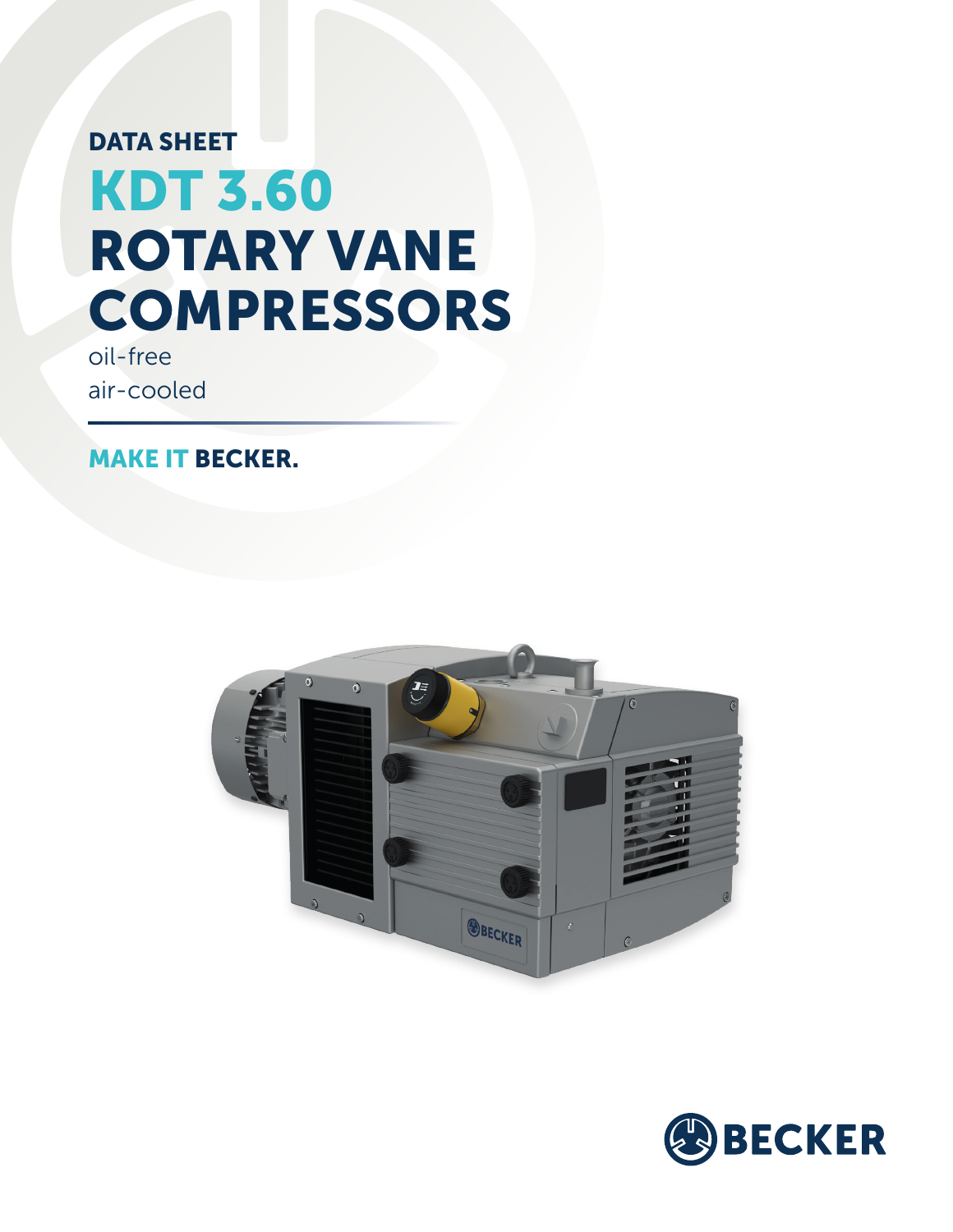





- 1 Pressure connection (G1)
- 2 Pressure regulating valve
- 3 Air nozzle
- **▪** Including integrated suction air filter
- **•** The motor illustration may vary.
- **▪** Dimensions in inch

|       | <b>Blast air rate</b> |       | Pressure    |       | <b>Motors</b> | <b>Emission sound</b><br>pressure level <sup>1)</sup> | Weight<br>without motor |     |
|-------|-----------------------|-------|-------------|-------|---------------|-------------------------------------------------------|-------------------------|-----|
|       | <b>CFM</b>            |       | <b>PSIG</b> |       | hp            | dB(A)                                                 |                         | lbs |
| 50 Hz | 60 Hz                 | 50 Hz | 60 Hz       | 50 Hz | 60 Hz         | 50 Hz                                                 | 60 Hz                   |     |
| 32    | 37                    | 7.25  | 7.25        | 3.0   | 3.5           | 71                                                    | 73                      | 104 |
| 32    | 37                    | 14.5  | 14.5        | 3.0   | 3.5           | 72                                                    | 74                      | 104 |
| 32    | 37                    | 21.75 | 21.75       | 4.0   | 4.8(5.0)      | 72                                                    | 74                      | 104 |

<sup>1)</sup> According to DIN EN ISO 3744 (KpA = 3 dB(A)), 39.4 inch distance, at medium load, both connection sides piped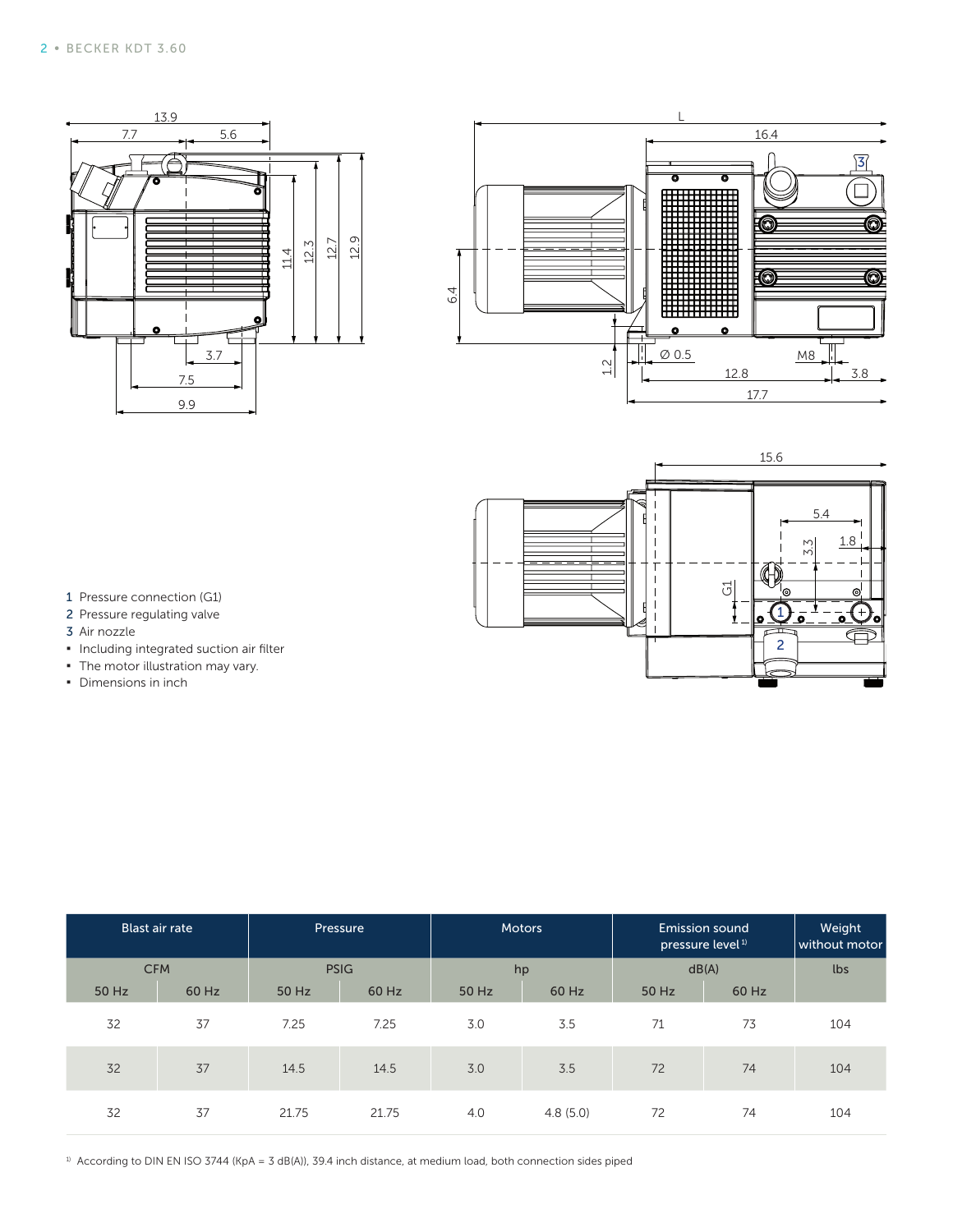| 3~ Motors <sup>1)</sup> |       |                             |     |                |     |                                     |                 |                  |                   |                                                              | L.   |      |
|-------------------------|-------|-----------------------------|-----|----------------|-----|-------------------------------------|-----------------|------------------|-------------------|--------------------------------------------------------------|------|------|
| #                       | 50 Hz |                             |     | 60 Hz          |     |                                     |                 |                  | Version           | Weight                                                       |      |      |
|                         | hp    | $\vee$                      | rpm | $\overline{A}$ | hp  | V                                   |                 | rpm              | $\overline{A}$    |                                                              | lbs  | inch |
| 3.0<br>01               |       | △230/Y400 IE3 1440 8.2/4.8  |     |                | 3.5 | Δ265/Y460                           | IE3             |                  | 1735 8.2/4.8      | IP55 . ISO F . bimetal                                       | 54.0 |      |
|                         |       |                             |     |                |     | Δ230/Y400                           |                 |                  | 1705 9.0/5.2      |                                                              |      | 27.7 |
| 02                      |       |                             |     |                | 3.5 | YY230/Y460                          |                 |                  | IE3 1765 9.3/4.6  | UL(E365362) • CSA<br><b>CC334B</b><br>IP55 • ISO F • bimetal |      |      |
|                         |       |                             |     |                |     | <b>YY208</b>                        |                 | 1755 9.7         |                   |                                                              | 81.6 | 29.4 |
| 03<br>3.0               |       | Δ200/Y350 IE3 1470 10.4/6.0 |     |                | 3.5 | Δ220/Y380-400 IE3                   |                 |                  | 1760 10.0/5.8-5.8 | UL(E365362) • CSA<br><b>CC334B</b><br>IP55 . ISO F . bimetal | 81.6 | 29.4 |
|                         |       |                             |     |                |     | ∆200/Y350                           |                 |                  | 1755 10.2/5.9     |                                                              |      |      |
|                         |       |                             |     |                |     |                                     |                 |                  |                   | UL(E365362) • CSA                                            |      |      |
| 04                      |       |                             |     |                | 3.5 | Δ400/Y690                           | IE <sub>3</sub> |                  | 1760 5.3/3.1      | <b>CC334B</b><br>IP55 • ISO F • bimetal                      | 81.6 | 29.4 |
|                         |       |                             |     |                |     | Δ265/Y460                           |                 |                  | IE3 1735 12.0/6.9 |                                                              |      |      |
| 05                      | 4.0   | Δ230/Y400 IE3 1445 12.1/7.0 |     |                | 4.8 | Δ230/Y400                           |                 |                  | 1705 12.7/7.4     | IP55 • ISO F • bimetal                                       | 63.9 | 28.9 |
|                         |       |                             |     |                |     | Δ265/Y460                           |                 |                  | IE3 1755 12.0/6.9 | UL(E365362) • CSA                                            |      |      |
| 06                      | 4.0   | Δ230/Y400 IE3 1460 12.3/7.1 |     |                | 4.8 |                                     |                 |                  |                   | <b>CC334B</b>                                                | 81.6 | 29.4 |
|                         |       |                             |     |                |     | △230/Y400                           |                 |                  | 1745 12.3/7.1     | IP55 • ISO F • bimetal                                       |      |      |
| 07                      |       |                             |     |                | 4.8 | YY230/Y460                          |                 |                  | IE3 1755 12.7/6.3 | UL(E365362) • CSA<br><b>CC334B</b>                           | 81.6 | 29.4 |
|                         |       |                             |     |                |     | <b>YY208</b>                        |                 | 1735 13.5        |                   | IP55 • ISO F • bimetal                                       |      |      |
| 08                      | 4.0   | Δ200/Y350                   |     | 1465 14.2/8.2  | 4.8 | A220/Y380-400 IE3 1755 13.5/7.8-7.5 |                 |                  |                   | UL(E365362) • CSA<br><b>CC334B</b><br>IP55 • ISO F • bimetal | 81.6 | 29.4 |
|                         |       |                             |     |                |     | ∆200/Y350                           |                 |                  | 1745 13.8/8.0     |                                                              |      |      |
|                         |       |                             |     |                | 4.8 | Δ400/Y690                           |                 | IE3 1760 7.6/4.4 |                   | UL(E365362) • CSA                                            |      |      |
| 09                      |       |                             |     |                |     |                                     |                 |                  |                   | <b>CC334B</b><br>IP55 • ISO F • bimetal                      | 81.6 | 29.4 |
|                         |       |                             |     |                |     | YY230/Y460                          | IE <sub>3</sub> |                  | 1800 12.8/6.4     |                                                              |      |      |
| 10                      |       |                             |     |                | 5.0 | <b>YY208</b>                        |                 | 1730 14.2        |                   | UL . CSA . NEMA . ISO F                                      | 95.0 | 28.5 |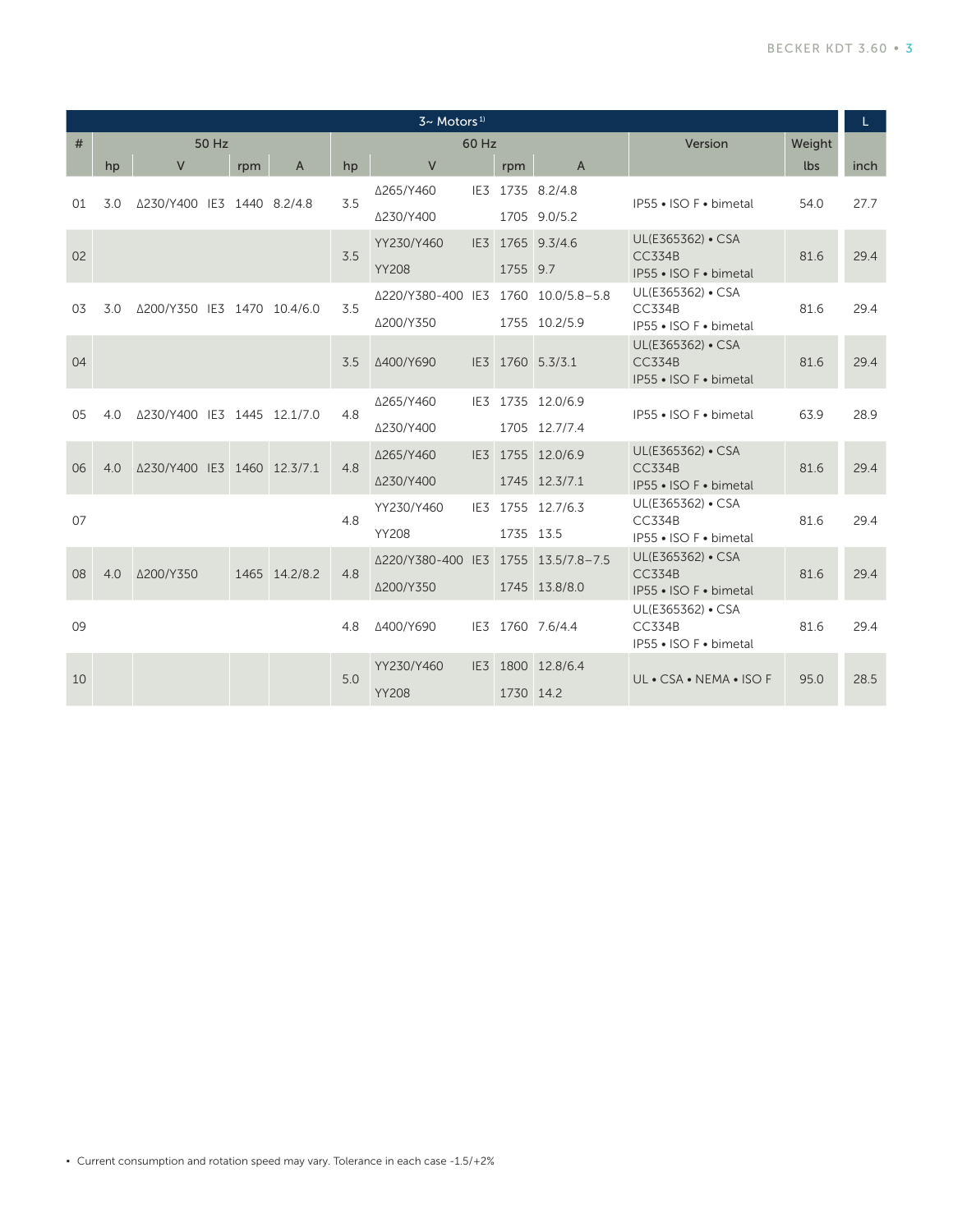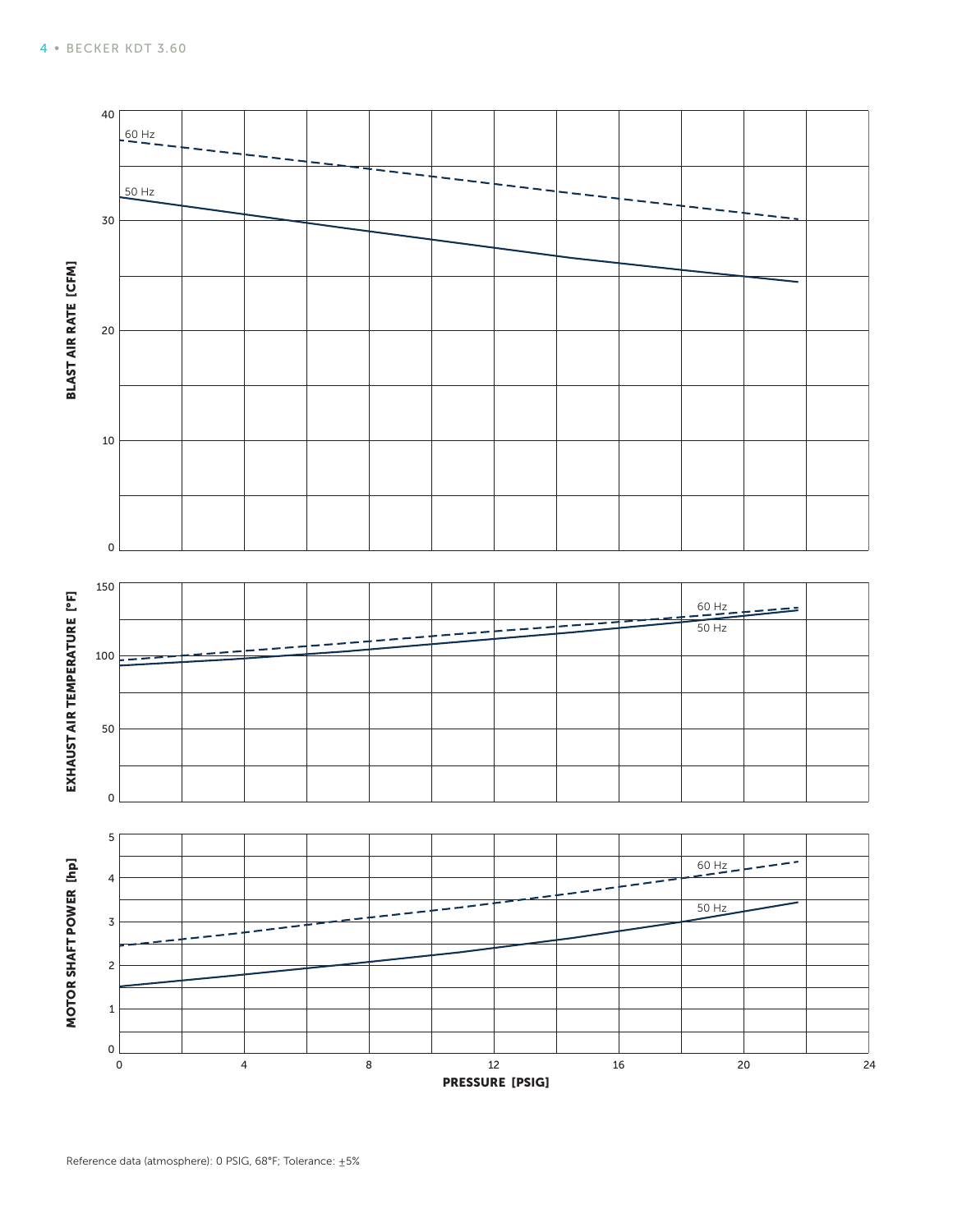

- **KDT 3.60/0-52** for short-time operation with +2.0 bar<sup>1)</sup>
- **•** Increased corrosion protection
- **•** External suction filter<sup>1)</sup>
- **▪** Sound proof box SH 13 1)



Example for an external suction filter Sound proof box SH 13